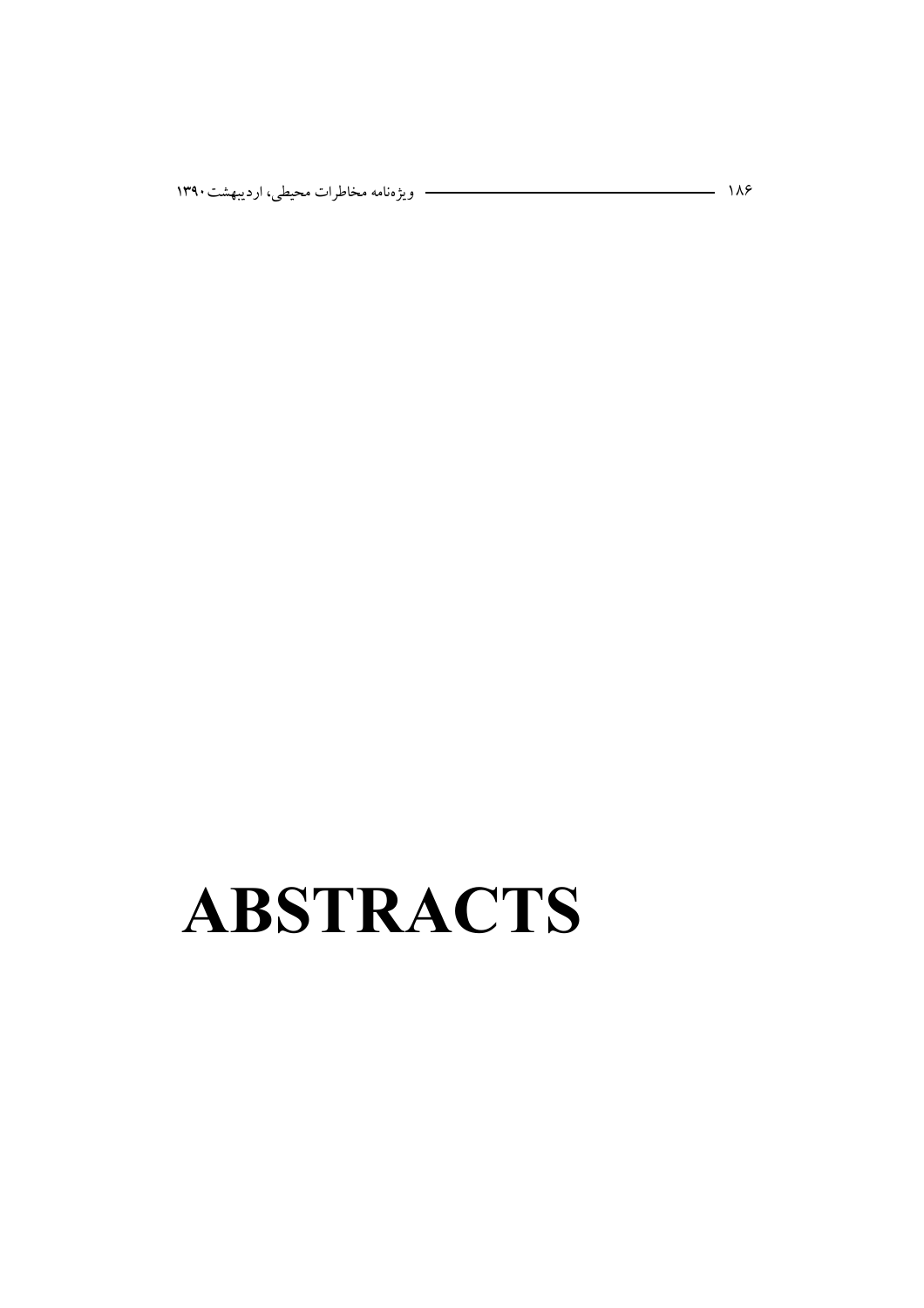187 خلاصه انگلیسی

**M. Yaghoobzadeh Dr. A.Akbarpour M. S of Hydraulic Structures Department of Water Engineering University of Shahid Bahonar Kerman University of Birjand** 

### **Review the Effect of Classification Algorithm of Satellite Images on the Runoff Curve Number and Maximum Flood Discharge by the Assistance of GIS and RS**

Land use is an important feature in run off process, which affects on permeation, erosion, evaporation and transpiration. In this study, the effect of classification algorithm of satellite images of land use maps and run off curve number and also flood discharge with the help of GIS and RS have been reviewed. This study has been conducted on Mansourabad Birjand catchment area and with the assistance of land sat 7 (ETM+) satellite images. Land use map was determined by maximum probability algorithm, minimum distance and Mahalanobis distance by the use of satellite images. Then vegetation cover map was prepared by the help of NDVI index and the map of soil hydrology group by using soil, geology and topographic maps. Through incorporating the maps of land use, vegetation cover and soil hydrology group in GIS and by the use of SCS table, the maps of run off curve number for each of algorithms were determined.

Further, for evaluating the correctness of the obtained curve number from each algorithm, maximum flood discharged by the use of HEC-HMS modle was calculated and compared with the measured values.

 The results showed that maximum probability algorithms and Mahalanobis distance with rating Kappa coefficient of 0.7 and 0.65 accordingly and discharge correctness of 80% and 72% with the measured results are the best methods for classifying the satellite images.

Also, this study showed that changing classification algorithm has a very high effect on the curve number and flood discharge.

**Key words:** Classification Algorithm, GIS, Land Sat (ETM+) Satellite Images, Run off Curve Number, HEC-HMS.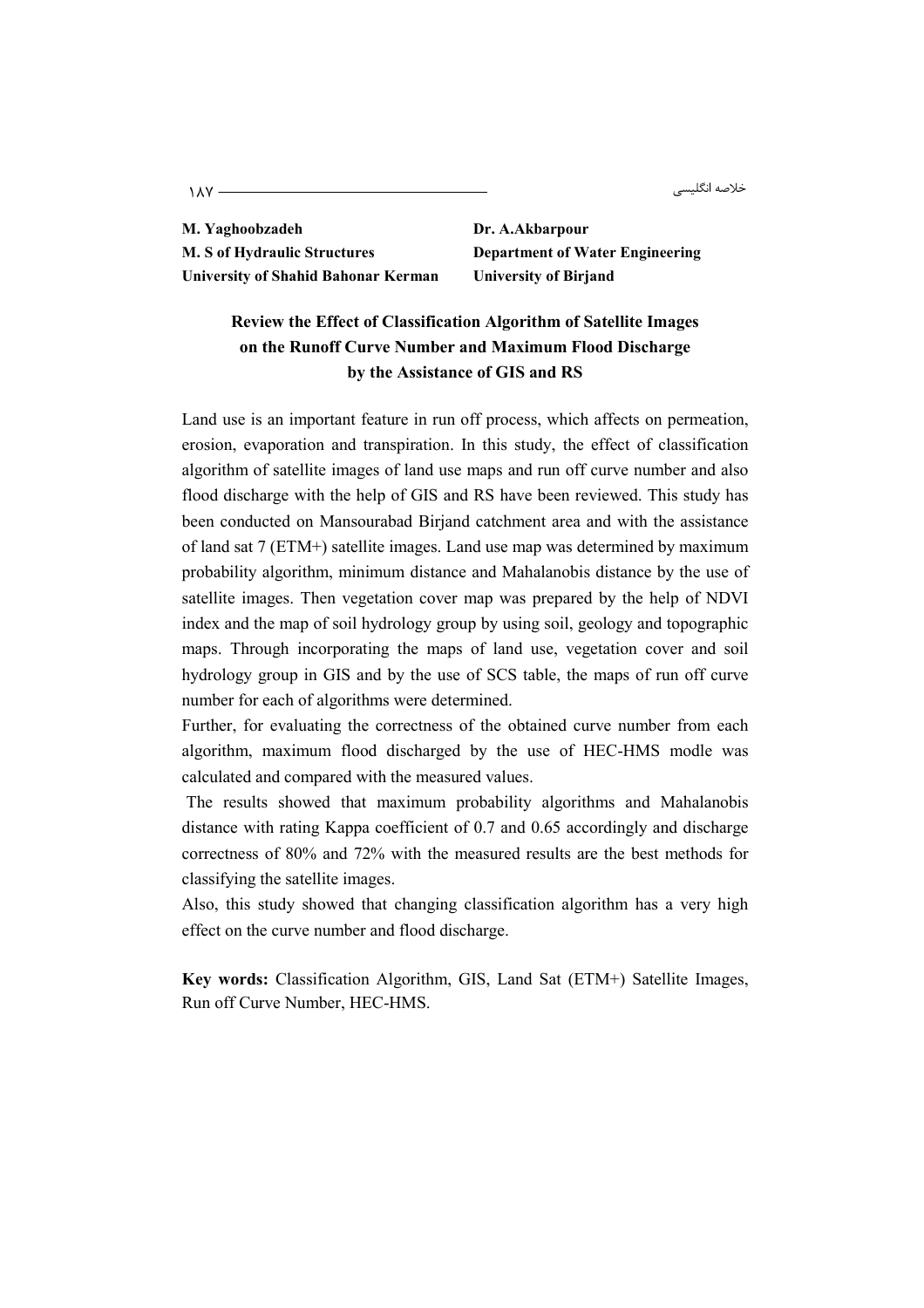**Dr. M. Ahadnejad Rooshti Department of Geography University of Zanjan** 

## **Presentation of Algorithm for Reconstruction of the Damaged Images Due to not Working the Scan Line Corrector (SLC) of Land Sat 7 Satellite, ETM+ Sensing and Use it in Preparing Land Use and Land Coverage Maps**  *Case study: Zanjan Area*

Since the Scan line corrector (SLC) of land sat 7 satellite, ETM+ sensing was stopped on 31.05.2003, therefore the received images from this time forward has some disorders, so that in these images, only 36 kilometers (1200 pixels) at the central part of each pass has no defect and whatever closes to the pass margins, the hollow space or lost area between scan lines of the two surveying bands gradually increases, and reaches to 14 pixels which produces some difficulties in processing and using these images.

With respect to the wide and variety use of land sat satellite images in different fields of geosciences, numerous methods have been presented up to now for removing this problem, including the replacement method of lost Scan lines by using the data of other satellites, adapter and interpolation filters which each one, depending on their usage have some advantages and disadvantages.

In this paper, by the use of continuous survey method of land sat satellite data and the required statistical calculations, the damaged images were reconstructed. For ensuring the results of applying this algorithm, the maps of the land use and coverage of Zanjan area were prepared. The obtained results show the high accuracy of this method in comparing with pervious methods and through using this algorithm, in addition to reconstruct the defect images; it is possible to process them for different usages in geo science.

**Key words:** Scan Line Corrector, Land Sat, SLC, Land Use, Algorithm.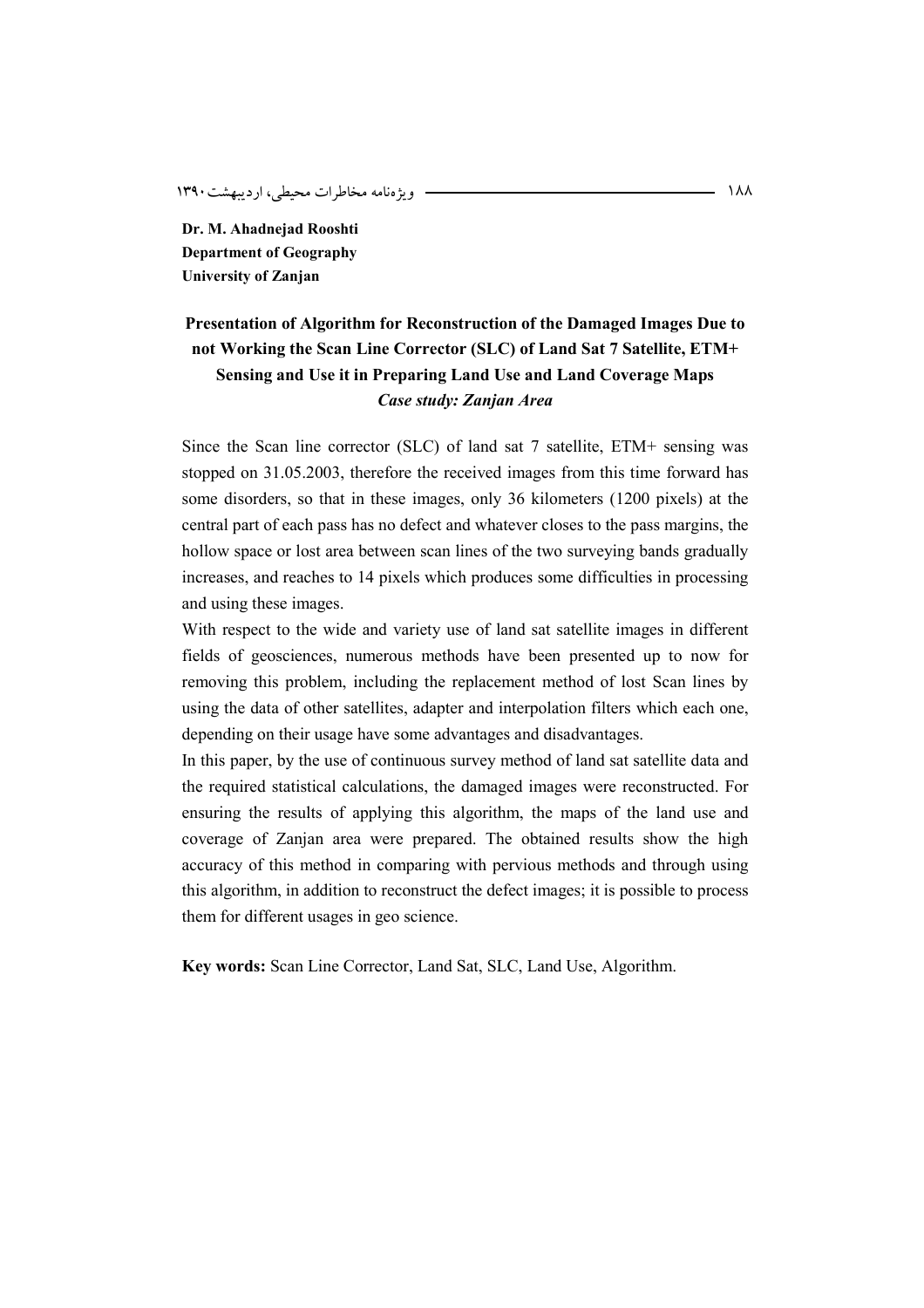خلاصه انگلیسی

**Dr. GH. Barati Dr. H. Lashkari Department of Climatology Department of Climatology** 

**University of Shahid Beheshti University of Shahid Beheshti** 

**F. Karami M. S of Climatology University of Razi** 

#### **Convergence Role of Pressure Systems on the Occurrence of Sand Storms in Khuzestan Province**

Today, one of the controversial climate phenomenons is the dust storms of west and south west part of Iran. In this study, through the review of horizon view of zero up to 1000m in six barometer stations of Khuzestan province during the years of 1995 up to 1999 , the daily event of dust with id (6) was extracted. The first results represented the occurance of 288 dust storms which all happened in the warm period of the year, i.e. from the end of April until September. From this group based on maximum durability and spatial spread, 10 index storms were determined, which through preparing and analyzing weather maps during dusty days, synoptic patterns of effective pressure systems in low and medium levels for the starting, peak and ending days of each storm were designed.

 Comparing the pattern of starting days of most of dust storms with peak day of each storm at the level of open sea ,indicates the simultaneous approaching of the two low pressure systems of Iran-Pakistan and high pressure system of Azor respectively from east and west of the under study area. Attainment of this approaching at high levels including 850 & 7oo Hecto pascal at the southeast of Iran which its results were the increase of pressure gradient and consequently atmospheric instability on Khuzestan, was coordinated with decreasing the horizon of view in most of the under study cities during the peak days. Also, extracting the wind direction from NCEP maps at elevation of 700 Hecto pascal and open level, confirms the occurance of north west air flows from east of Iraq and west air flows from north of Arabistan and thereby transferring dust from surface of naked deserts of this area.

**Key words:** Iran-Pakistan Low Pressure, Azor High Pressure, Dust Storm, Khuzestan.

می او با علم اللہ علی سے اس کا اس کا اس کا اس کا اس کا اس کا اس کا اس کا اس کا اس کا اس کا اس کا اس کا اس کا ا<br>اس کا اس کا اس کا اس کا اس کا اس کا اس کا اس کا اس کا اس کا اس کا اس کا اس کا اس کا اس کا اس کا اس کا اس کا اس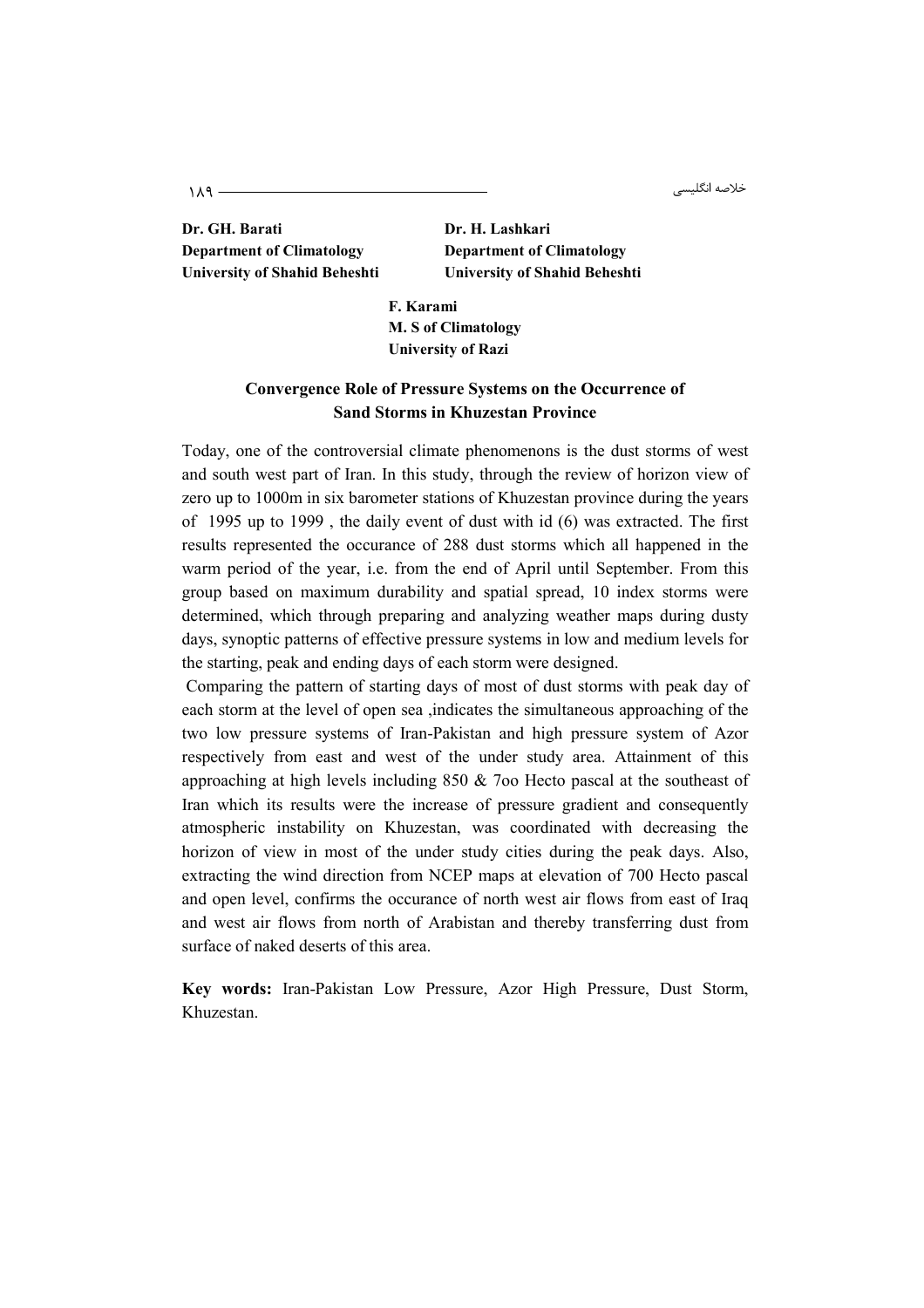Dr. M. Alaiee Taleghani **Dr. Z. Rahimzadeh** 

**Department of Geomorphology Department of Geomorphology University of Razi Kermanshah University of Tarbiyate Moalem Kermanshah** 

> **A. Amini M. S of Natural Geography**

#### **Zoning the Skirts Sensitivity to Instability (Slippage) at Javanrood Catchment Area by the Use of Two Variables Statistical Model of Surface Compaction**

Mass displacement of materials such as land slid is one of the problematic skirt processes in Javanrood catchment area located at the north west of folded Zagros, because this phenomenon makes the degradation of forest lands, agriculture lands and pastures of this region, and deemed to be a threat for road traffic. Therefore, identification of the zones sensitive to land slide has a great importance for the habitants of the area. The present study has been performed in this regard and for this Purpose, the two variables statistical method of the surface compaction has been used.

To this end. firstly, transmittal layer of the happened 31 sliding points at the catchment area were prepared as dependent variable and 8 layers influencing on the sliding occurrence like litho logy, slope, distance from road, distance from drainage, distance from habitats, skirt direction, skirt's morphology and land uses were prepared as independent variables. After wards, through over lapping and one by one cutting of agent maps with land slide distribution map dependently and separately, the land slide surface density at each class or category of the above factors were calculated. Then by combining and integrating the weight values of all layers with the assumption of the existence of a minimum correlation between each variable with the other, zoning map of land slide potential at 4 levels, zone with very high risk, zone with high risk, zone with medium risk and the zone with low risk were obtained. The results has shown that from the view point of lithology, the highest occurance of land slide have been on Goorpei and Radiolarit. In terms of slope, the slope level of %6- %18, from the view point of the skirts orientation, the skirts towards north east and from the view point of the skirt's form and land use, hill dale lands with convex, regular skirts covered by destructed chestnut forest, have allocated the greatest amount of land slide to themselves. But the most important result has been the following of the most density of sliding points up to radios 200m far from the road and drainage bed. Based on these results, about %65 of the lands of Javanrood catchment area has the potential of sliding with high and very high risk.

**Key words:** Zoning, Mass Movements, Two Variables Statistical Modle of Surface Compaction, Javanrood Catchment Area.

190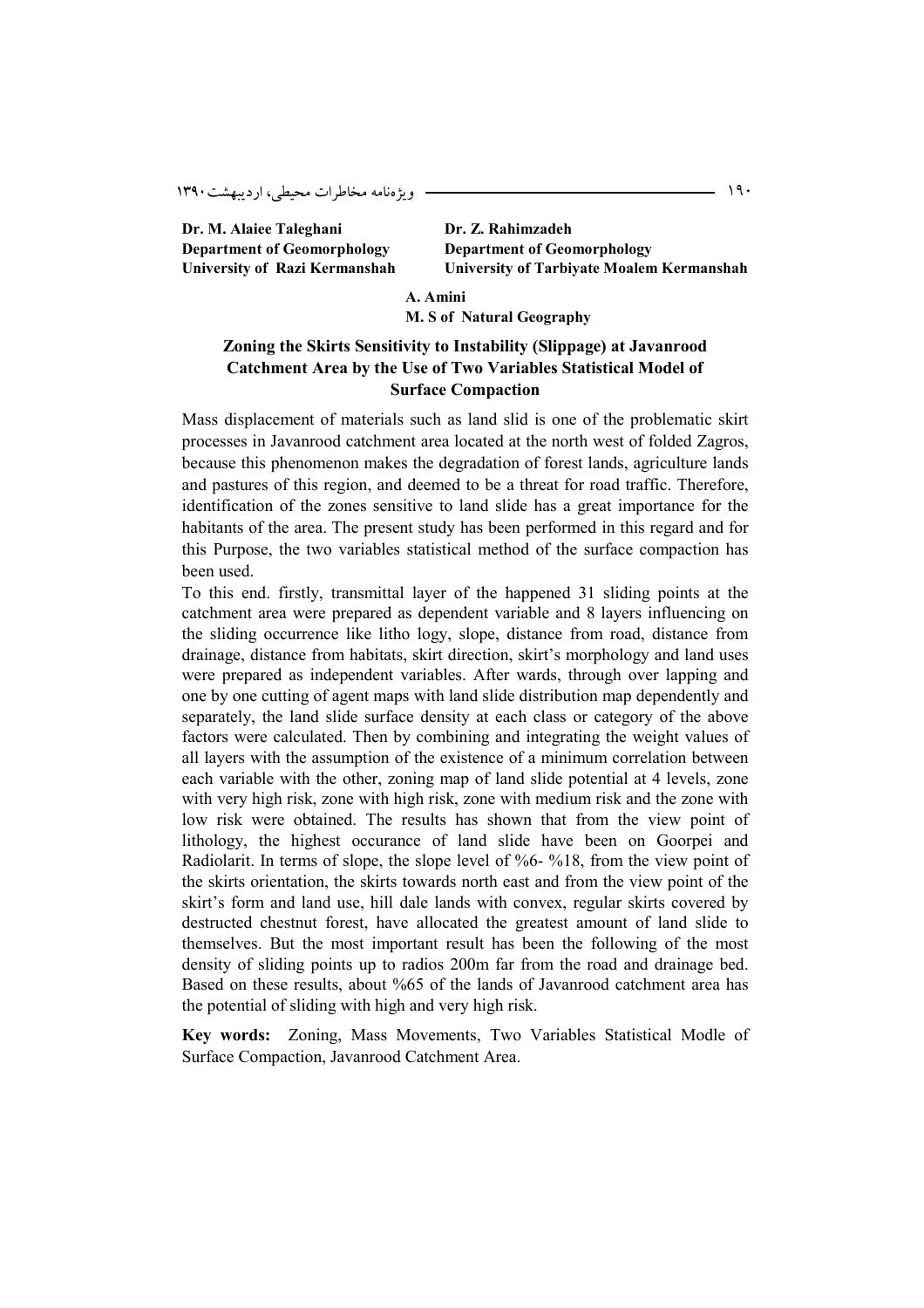خلاصه انگليسي

**Dr. I. Jabari Manuel A. Khazaiee Department of Geography M. S of Geography** 

**University of Razi Kermanshah University of Razi Kermanshah** 

#### **Forcasting the Inundation of Kermanshah Plain by the Use of Geomorphology Maps**

In different floods, Special parts of Kermanshah plain goes under the water. Topography has the main role in this kind of inundation. In addition to this fact that the floods itself has played a role in production of such topography. It seems that the special changes made in this plain, has played a role in forming the effective topography in inundation. In this study, based on the field study and Arc JIS software, the geomorphology map was prepared in order to while understanding the role of changing processes in flood occurance, a basis to be provided for preparing the forecast map. The results showed that in Kermanshah plain, parallel mounds, back lagoons and slots play a great role in flood absorption. But sedimentation which has occurred during rainy period of Pleistocene due to mud flows and channel erosion which shaped them later as mounds, are the main and important factor in distribution of waters at the time of flood occurrence. On this basis, for preparing flood forecasting maps, firstly the return period of floods were obtained by Hyfa software and then through questionnaires the areas covered by the water in different eras were extracted. Comparing these results together in Arc JIS shows the flood areas in different times. The results showed that in different flood return periods, the plains and hill sides does not go equally under water and at the river back shore, different flood lines distances from the river as heterogeneous.

**Key words:** Kermanshah Plain, Geomorphology, Ghare Soo River,Zoning, Flood.

گلیسی **میکنند که در این مواد به درمان است از این** مواد به این مواد به این مواد به این مواد به این مواد به این مو<br>این مواد به این مواد به این مواد به این مواد به این مواد به این مواد به این مواد به این مواد به این مواد به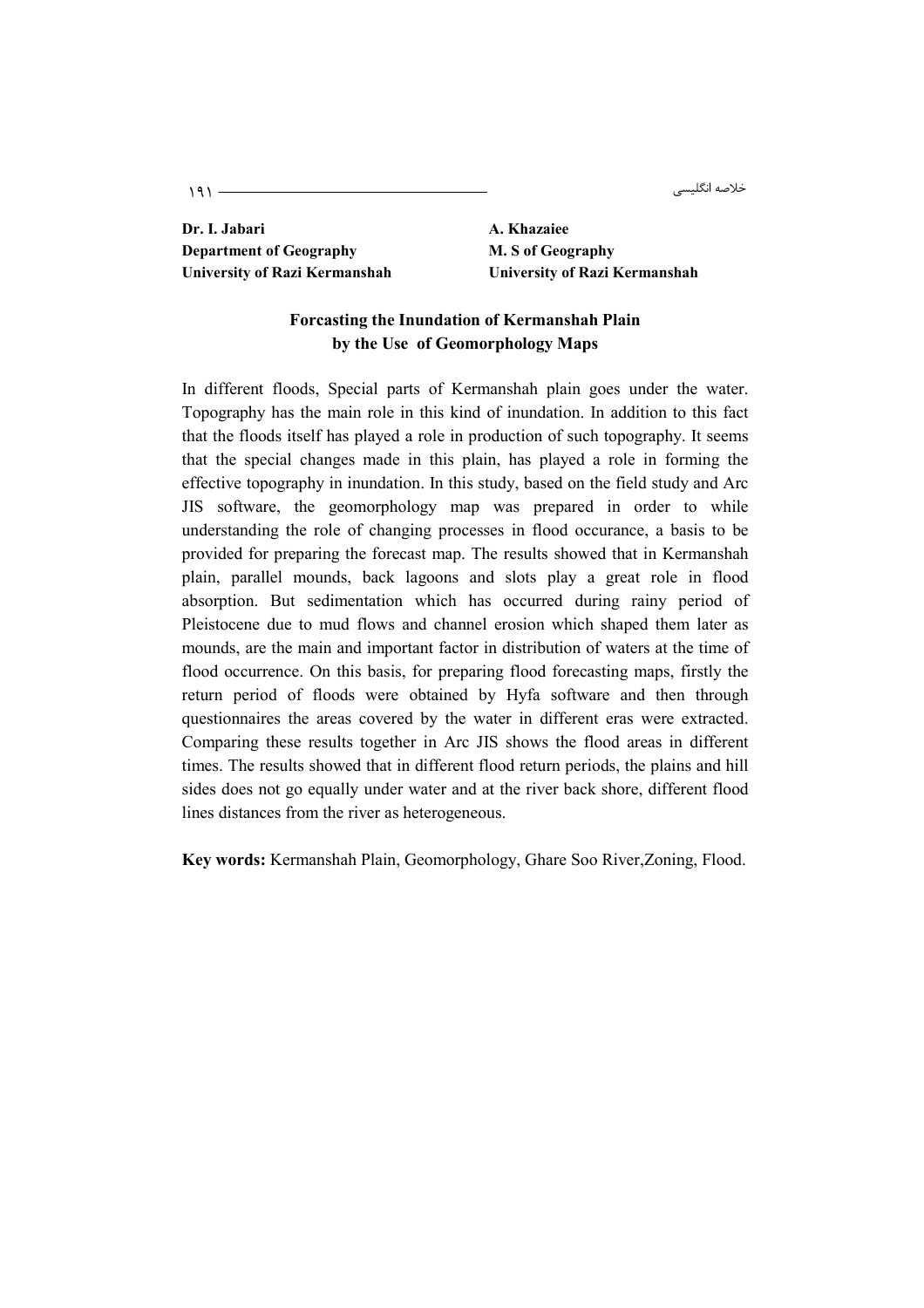**Dr. Sh. Bahrami K. Bahrami Department of Geography M. S Student of Geology Engineering University of Tarbiyate Moalem Sabzevar University of Tarbiyate Modares** 

#### **Assessment of Geomorphologic Techniques for Identification of the Old and New Alluvial Cone for the Purpose of Specifying Susceptible Areas to Flood in Four Alluvial Cones in Folded Zagros**

In this study, in order to separate active and inactive parts of alluvial cones, four alluvial cones were studied in folded Zagros. Separation of active and inactive parts of alluvial cones from the view point of flooding has been conducted by simple indices of geomorphologic such as drainage pattern, morphology of the cone surface and serration index, color of cones in satellite images, maximum depth of cone shear and weathering indices such as the rate of alluvials weathering, pitting of time cobblestones. In order to specify the roughness and maximum shearing depth of cones' surface, by using surveying camera, two sections of each alluvial cones surface were prepared.

 Separation of new and old parts of alluvial cones were conducted based on the colour of images and also specifying the drainage pattern of channels in new and old cones was performed based on the quick board satellite images. Also the study of weathering indices of the cones surfaces was carried out based on the field studies. The results obtained from this study show that the old or inactive cones often have convergence drainage pattern or tree network, while the new cones have mostly divergence, ramified and crossover drainage pattern. Inactive parts of cones have a darker color tone in comparing with the new cones in satellite images.

Morphology of the old cones surface (due to the dominance of aback erosion and spread of Bad Lands toward the upstream) is more roughness and has more serration in comparing with the ones. Generally, maximum rate of shear in old cones is more than the new cones. Also weathering indices including pittings in time particles are completely different in old and new cones, so that the inactive parts have more weathering and soluble features and therefore have a thicker soil in relation with the new cones. The recent study shows that geomorphologic indices are a proper tool for separation of active and inactive areas of alluvial cones from flooding point of view. Nonetheless due to the effect of factors such as tectonic, climatic changes, lithology of the cones' upstream catchment areas and area of the cones, it is not possible to use all the indices in each cone.

**Key words:** Alluvial Cone,Drainage Pattern,Geomorphology Indices, Weathering, Folded Zagros.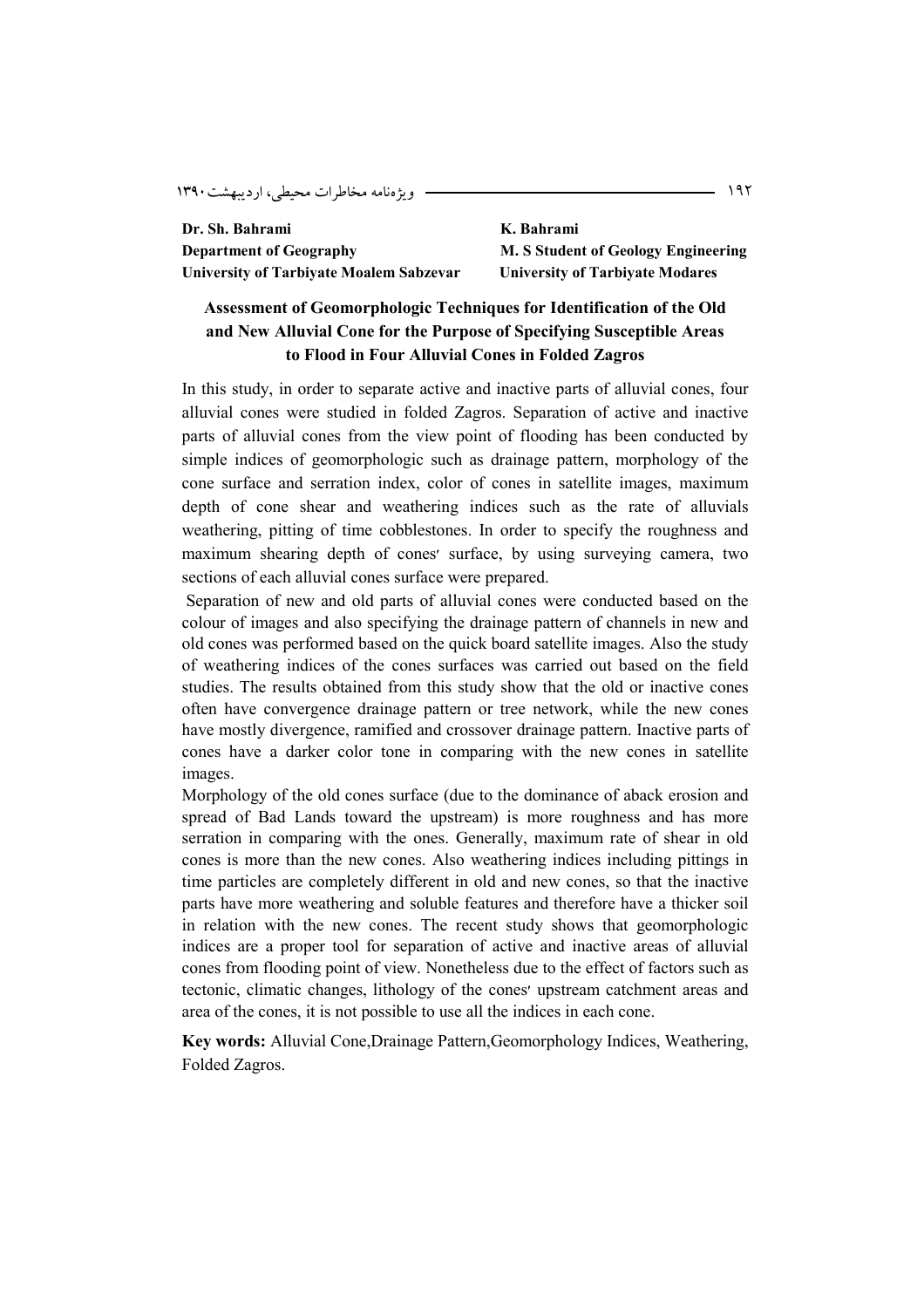المسى من المستمر المستمر المستمر المستمر المستمر المستمر المستمر المستمر المستمر المستمر المستمر المستمر المست<br>المستمر المستمر المستمر المستمر المستمر المستمر المستمر المستمر المستمر المستمر المستمر المستمر المستمر المستم خلاصه انگلیسی

**B. Mohseni Dr. J. Ghoudosi University of PayameNoor Mazandaran Science and Research of Islamic Azad** 

**Dr. H.Ahmadi Dr. R. Tahmasebi Universit of Tehran** 

**University of Tehran** 

**Department of Natural Resources Department of Applicable Scientific Institute** 

#### **Evaluating the Accuracy and Efficiency of EPM, MPSIAC, Geomorphology and Hydro Physical Models for Estimating the Erosion and Sedimentation (Kasilian Representative Catchment Area in Mazandaran Province)**

Each year, thousand of tonnes of fertilized soil from different lands of the country including forest lands, pasture and agricultural lands becomes out of access due to erosion and accumulates in sedimentation areas which cause considerable damages. For the purpose of preventing and inhibit such phenomenon, it is required to distinguish the areas which produce sedimentation (under erosion) together with their intensity and amount, in order to be able to prepare the required and proper planning in the from of projects including soil protection or water shed treatment in addition to specifying the critical points. This requires having proper tools means having the method or modle for estimation of erosion and sedimentation with acceptable accuracy and efficiency. In this study, by selecting 4 modles of erosion and sedimentation estimate including EPM, MPSIAC, hydro physical and geomorphologic which during the earlier research conducted, mainly they have not been reviewed and compared with each other as a combined modle with the aim of identifying and introducing a proper modle along with the limitations of its use, has evaluated the modles at Kasilian catchment area. The results obtained from comparing the amount of sediments estimated or observed through comparing the amounts of absolute and relative difference show that the morphologic modle in spite of having some limitations from the view point of the volume of calculations which is due to the necessity of performing modle in homogenous working units, has a considerable accuracy and efficiency in comparing with the other three under testing models, so that geomorphologic modle with relative difference %3.36 (711.25 tones in a year) with respect to the average annual amount of observed sediment in comparing with the results of EPM/ MPSIAC and hydro physical modles with the average annual amount of observed sediment of %44.70, %7 and %30 respectively, would be the most appropriate modle with considerable accuracy and efficiency.

**Key words:** Soil Erosion, Sediment Production, EPM Modle, MPSIAC Modle, Geomorphologic Modle, Hydro Physical, Kasilian Catchment Area.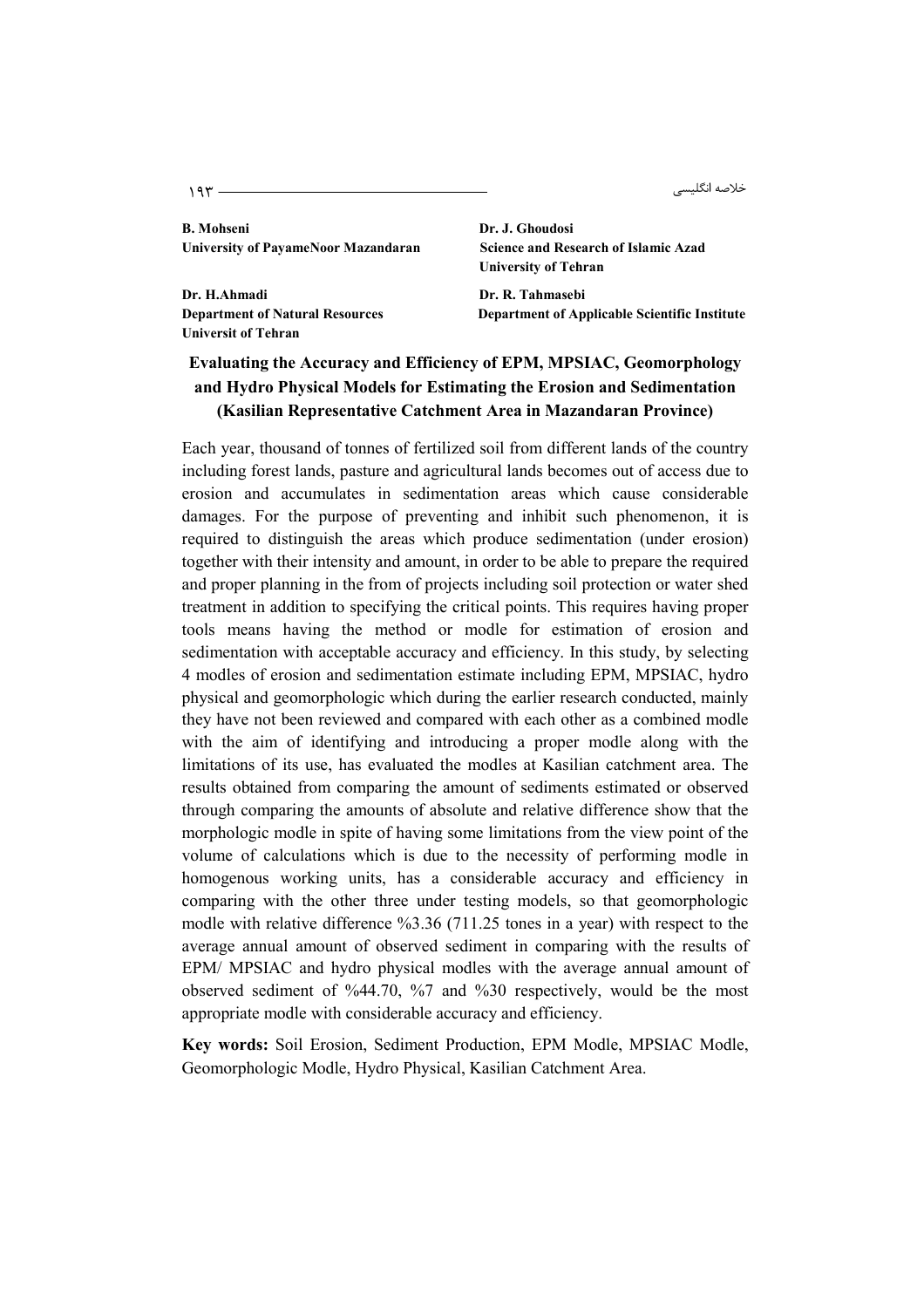**Dr. M. Boomeri A. Nohtanifar Department of Economic Geology M. S of Geology University of Sistan and Baluchestan University of Kermanshah** 

Dr. Sh. Radfar Gh. Mahdavi **Department of Geology M. S of Geology Universit of Shahid Bahonar Kerman** 

### **Exploration of Flood Zones and Physiographic and Quantitative Features of Daman Catchment Area by the Use of Geographic Information and Remote Sensing**

Daman catchment area with an area of  $3437 \text{ km}^2$  is located in the south east part of Iran in Sistan & Baluchestan province. In this study, in order to determine and specify the specifications of Daman catchment area such as number of subcatchment areas and their type, area circumference, shape, slope and focus time, while benefiting from a new method, by using GIS analytical functions and digit elevation modle (DEM) has been compared with traditional methods. ETM sensing images with having band information in the range of visible wave length separates the areas subject to flooding for having weak vegetation cover and also new sediments in river terraces. In this study, different band combinations from land sat ETM+ images for Daman catchment area and river was prepared. For this purpose, different hybrid methods (uncontrolled and visual) were studied. The results of the research indicate this fact that using satellite images is so useful for the areas with insufficient information and statistios about flood phenomenon, and by interpreting the images with high resolution, it is possible to identify and classify the vulnerable zone from flood.

**Key words:** GIS, RS Flood Zone, Daman Catchment Area, Sistan & Baluchestan.

194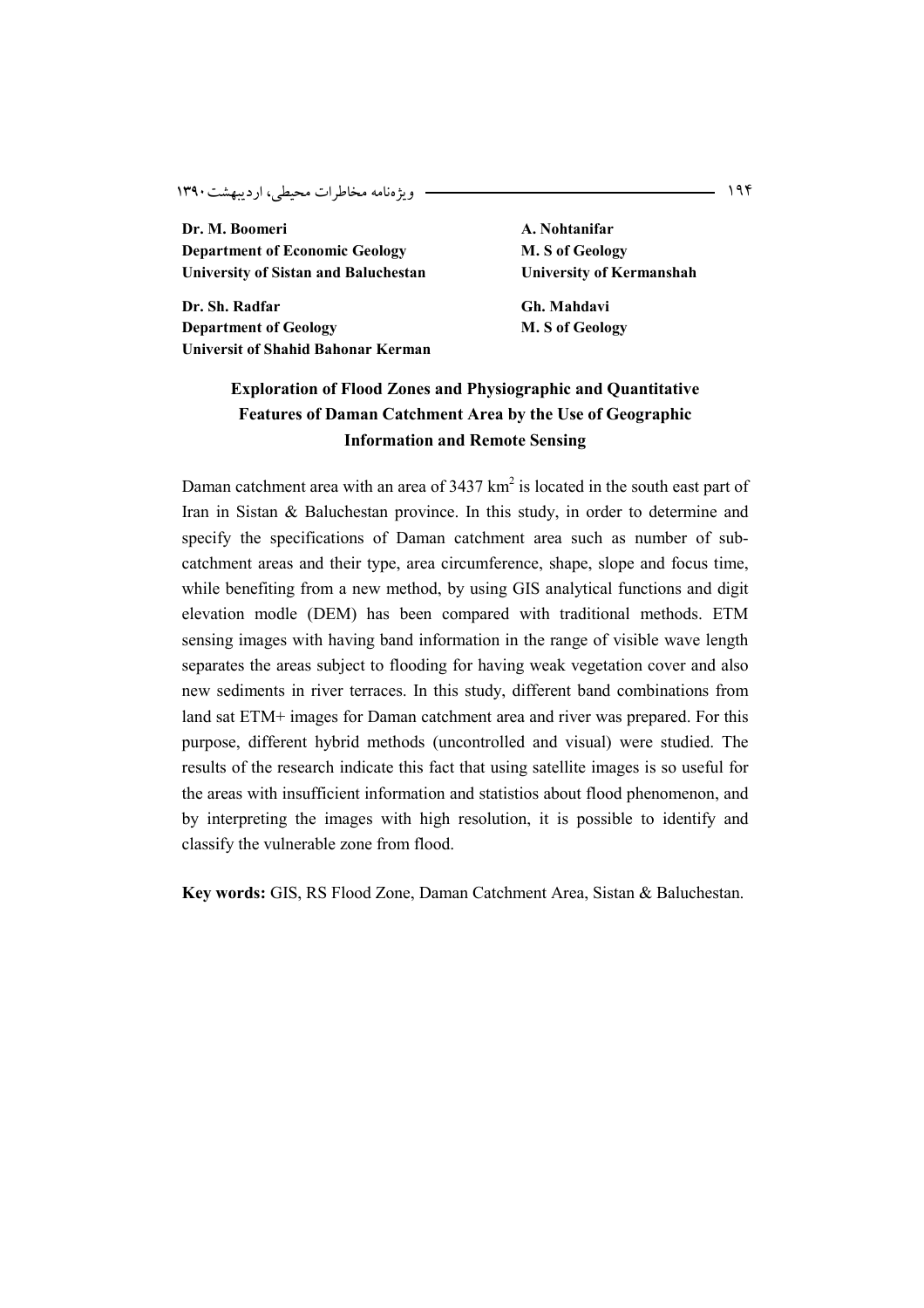خلاصه انگلیسی

195 

**L. Parviz P.h.d student of Irrigation and Reclamation Engineering University of Tehran** 

**Dr. M. Kholghi Dr. Sh. Araghinejad Department of Irrigation and Reclamation Engineering University of Tehran** 

**Kh.Valizadeh Dr. P. Irannejad Department of Scientific board of Natural Geography Department of Geophysics Institute University of Tabriz University of Tehran** 

#### **Review the Efficiency Indices Resulting from Remote Sensing Technology in Evaluation of Meteorological Drought** *Case study: Sefidroud Catchment area*

During the recent years, the drought with destructive effects in management of water resources, environmental, and ecology is considered as a serious crisis. Planning and preventive measures against the drought has a high importance in reducing its effects. In this respect, implementing the proper method of monitoring and drought forecasting can have a substantial effect to deal with this phenomenon. In this study, the information obtained from MODIS sensing images in extracting NDVI, NDWI, *LST NDVI* ,DSI, and VTCI indices have been used for

drought monitoring. The objective would be the selection of base index according to the factors associated with causing drought in Sefidroud catchment area for the review and study of drought and its effects.

The average defect obtained from the calculations of the earth surface temperature by the use of extended separate window algorithm developed by Prise has been 3.84. The highest correlation coefficient between monthly rainfall with the under study indices is related to VTCI index. Also other under study indices except VTCI index has a time delay in comparing with the time of rain fall occurance. The lowest value of correlation coefficient is related to NDVI index which can be due to the type of dominant vegetation cover in the area under study. Therefore, VICI index because of incorporation thermal features (earth surface temperature) and the obtained information from spectral reflection (vegetation cover index) in the form of proper formulation can be more effective for determining the drought conditions (real time).

**Key words:** Drought, VTCI Index, Separate Window Algorithm, Sefidroud Catchment Area.